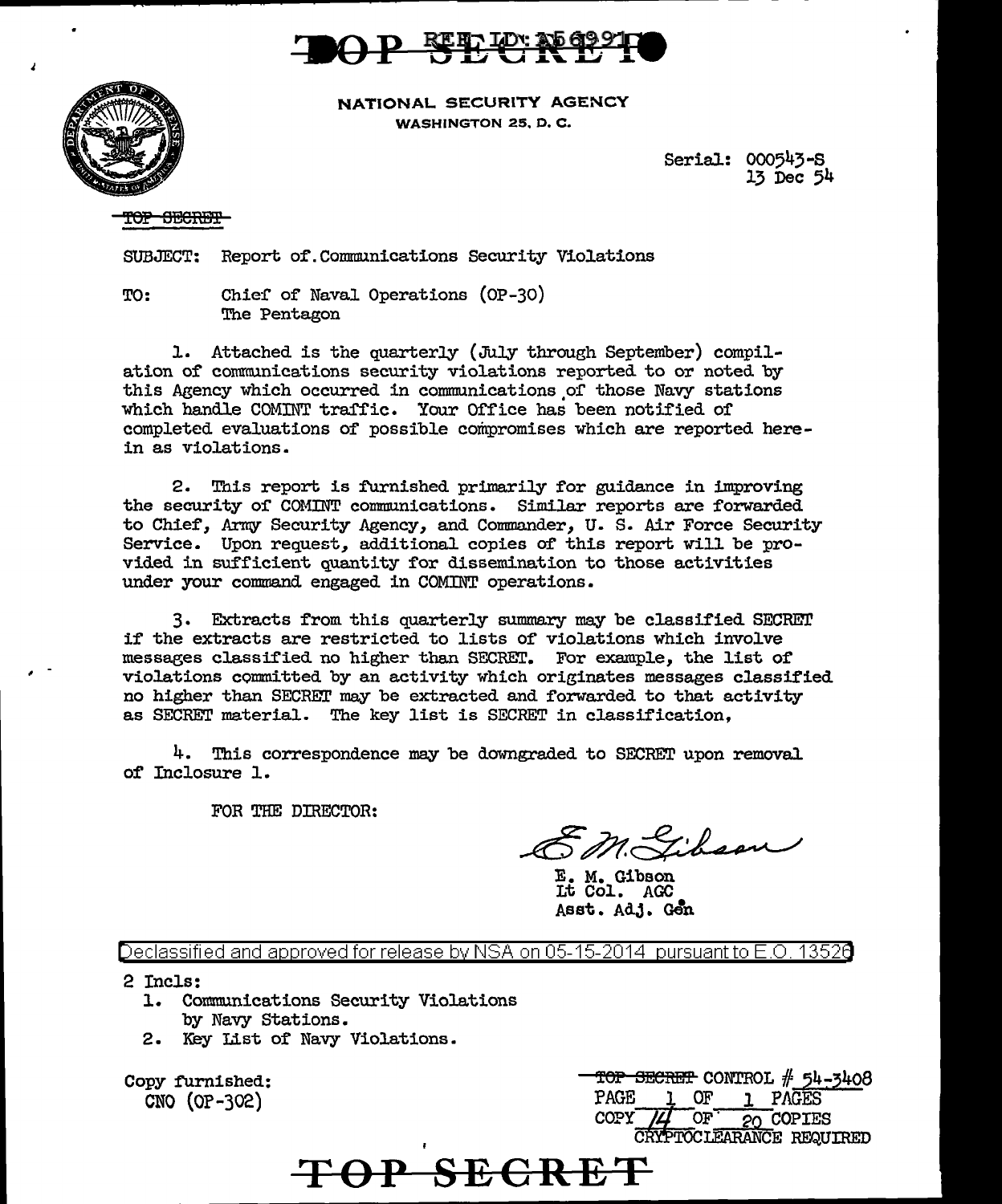

000543-8 Serial:  $13$  Dec  $54$ 

#### **SECRET** Ŧ<del>OP</del>

NSA Europe  $cc:$ NSA United Kingdom NSA Far East **NSA Alaska** NSA Pacific  $AG$  $c/s$ COMSEC (3)  $S/ASST$ **COM** PROD  $O6B$  $h_{11}$ 412 413

M/R: This is a compilation of communications security violations committed by Navy COMINT stations during July, August, and September, 1954. A similar report will be forwarded to Chief, ASA, and COMDR, USAFSS.

 $[6y]$  4131-2, 60454/pa



 $\hat{\mathcal{X}}$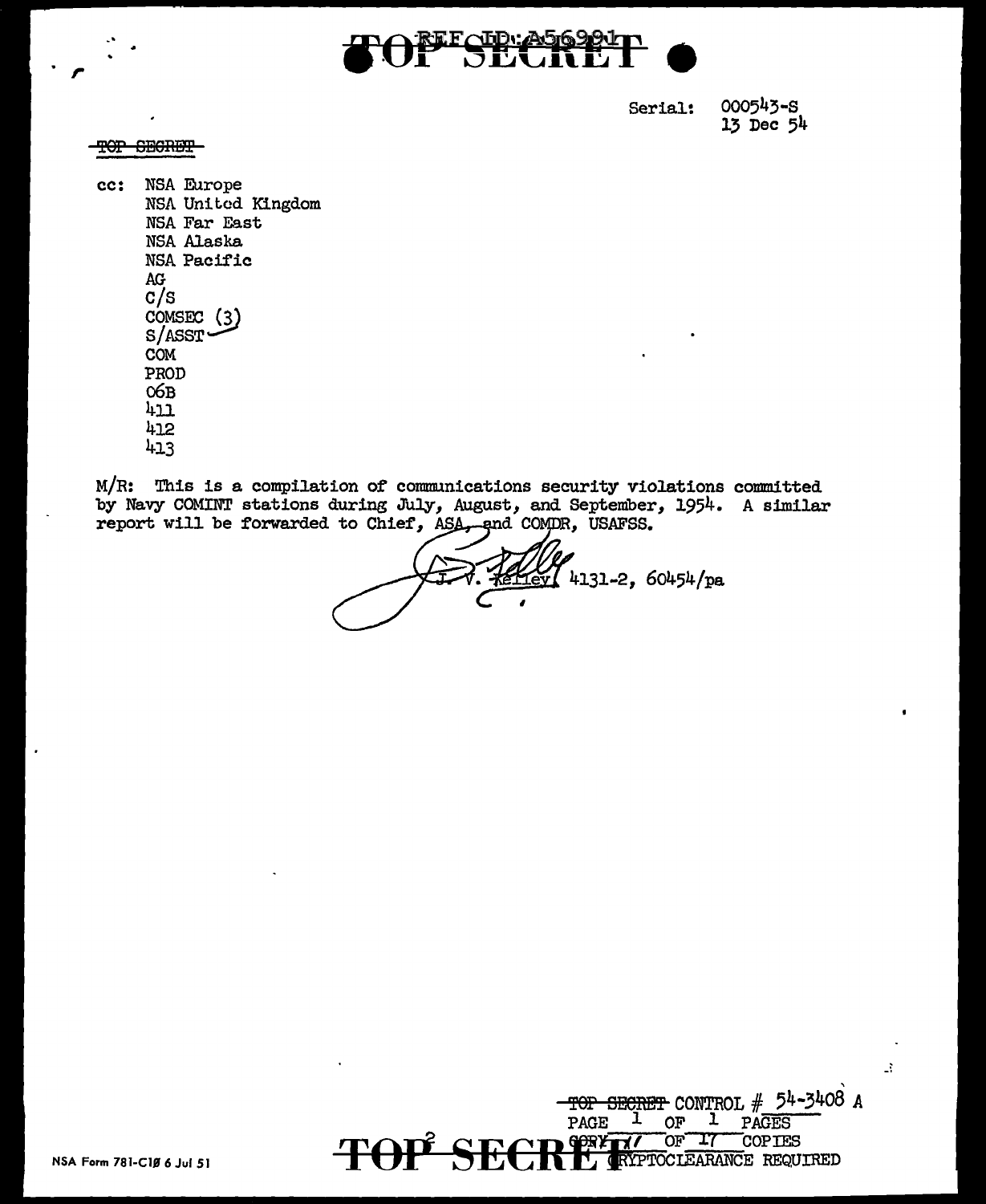

TOP SECRET

 $\bullet$  .

### COMMUNICATIONS SECURITY VIOLATIONS BY NAVY STATIONS

 $\ddot{\phantom{a}}$ 

| <b>DIG</b>                                                                                                            | TRIGRAPH                                                                                                            | KEY NO.                                                          |                                             | REMARKS                                                                                                                                                                                                                                                                                                          |
|-----------------------------------------------------------------------------------------------------------------------|---------------------------------------------------------------------------------------------------------------------|------------------------------------------------------------------|---------------------------------------------|------------------------------------------------------------------------------------------------------------------------------------------------------------------------------------------------------------------------------------------------------------------------------------------------------------------|
|                                                                                                                       |                                                                                                                     |                                                                  | <b>USN-11</b><br><b>JULY</b>                |                                                                                                                                                                                                                                                                                                                  |
| 191333Z<br>2708332                                                                                                    | EP D<br>FSR                                                                                                         | 2d<br>2 <sub>b</sub>                                             |                                             | Broke on DZDJX vice DRDJX<br>Broke on UCACQ vice UCACR                                                                                                                                                                                                                                                           |
|                                                                                                                       |                                                                                                                     |                                                                  | <b>AUGUST</b>                               |                                                                                                                                                                                                                                                                                                                  |
| 0714042<br>0714362<br>1609307<br>260510Z<br>2700432<br>2811252<br>300947Z                                             | DYN<br><b>DYU</b><br>FIJ<br><b>GWZ</b><br>HAC<br><b>TTJ</b><br>HNI                                                  | 2d<br>2d<br>4a<br>2c<br>2d<br>4а<br>4a                           |                                             | Broke on MEHGG vice MOMGG<br>Broke on ZDHSG vice ZDVSG<br>Broke on AA vice DD<br>Broke on FMUQG vice FMUQC<br>Broke on SQTZX vice SQAZX<br>Broke on DD vice AA<br>Broke on BB vice AA                                                                                                                            |
|                                                                                                                       |                                                                                                                     |                                                                  | <b>SEPTEMBER</b>                            |                                                                                                                                                                                                                                                                                                                  |
| 041235Z<br>0421552<br>082156Z<br>1407472<br>150200Z<br>150248Z<br>1721332<br>202205Z<br>210241Z<br>240521Z<br>271904Z | ILX<br><b>INX</b><br><b>DMM</b><br><b>HFR</b><br>KTR<br><b>GGG</b><br>KVZ<br>LIN<br>LIZ<br><b>IXE</b><br><b>MEK</b> | 4a<br>2ь<br>2d<br>2a<br>2d<br>2ð.<br>2b<br>4a<br>2d.<br>2c<br>2b |                                             | Broke on AA vice BB<br>Broke on YVWYQ vice YVXYQ<br>Broke on ZXYDH vice ZXIDH<br>Broke on NHPOO vice NPHOO<br>Broke on PWSTR vice PWBTR<br>Broke on YEPUX vice YEPUM<br>Broke on SILMI vice SHIMI<br>Broke on CC vice DD<br>Broke on VZLKE vice VHLKE<br>Broke on GCVVN vice GCZVN<br>Broke on APUQF vice APVQF. |
|                                                                                                                       |                                                                                                                     |                                                                  | USN-12                                      |                                                                                                                                                                                                                                                                                                                  |
| 151500Z                                                                                                               | ABF                                                                                                                 | ı                                                                | <b>SEPTEMBER</b><br>USN-13<br><b>AUGUST</b> | Broke on AM rotor arrangement                                                                                                                                                                                                                                                                                    |
| 030340Z<br>150410Z                                                                                                    | AVB<br>FNH                                                                                                          | 2d<br>2d                                                         |                                             | <b>Broke on GNZOU vice GNZOB</b><br>Broke on AQWMU vice SQWMU                                                                                                                                                                                                                                                    |

TOP SECRET CONTROL # 54-3408 B<br>PAGE 1 OF 3 PAGES<br>COPY 74 OF 20 COPIES<br>PREPERTOCLEARANCE REQUIRED **TOP SECRE** 

 $\bullet$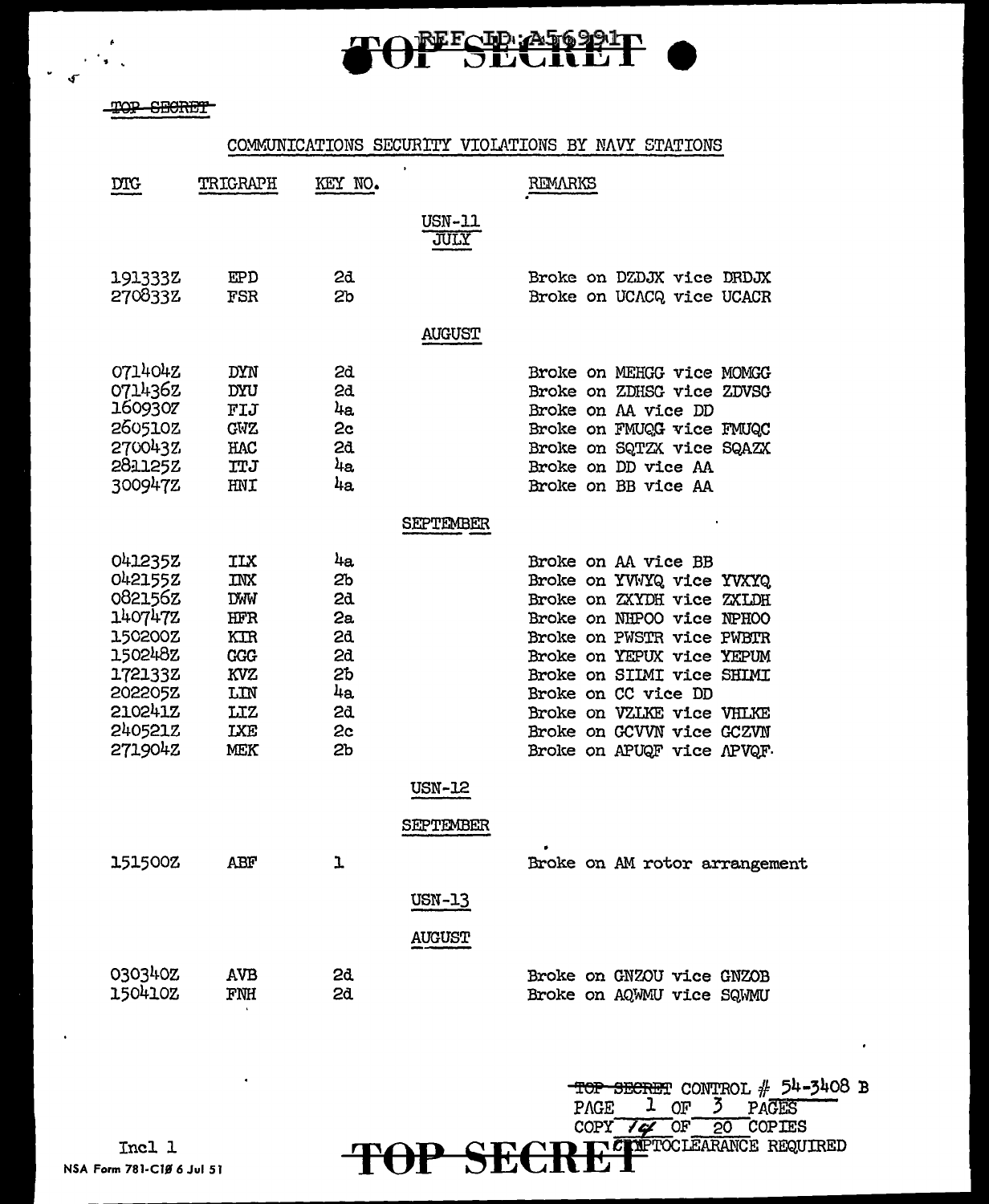# **TOP SECRET**

#### TOP SECRET

٠.  $\ddot{\phantom{a}}$ 

VIOLATIONS (Contd)

| $_{\rm DTC}$                                               | TRIGRAPH          | KEY NO.                                 |                  | REMARKS                                                                                                               |
|------------------------------------------------------------|-------------------|-----------------------------------------|------------------|-----------------------------------------------------------------------------------------------------------------------|
|                                                            |                   |                                         | USN-14           |                                                                                                                       |
|                                                            |                   |                                         | <b>AUGUST</b>    |                                                                                                                       |
| 110130Z<br>2615502                                         | <b>BKP</b><br>ECD | 2d<br>Sp                                |                  | Broke on FWFJM vice SBFJM<br>Broke on ECLIF vice ECLKF                                                                |
|                                                            |                   |                                         | USN-18           |                                                                                                                       |
|                                                            |                   |                                         | AUGUST           | ٠                                                                                                                     |
| 031600Z<br>282202Z                                         | ADK<br>ATM        | 2d<br>$\overline{3}$                    |                  | Broke on JVBPV vice FVBPV<br>Broke using trigraph AYM                                                                 |
|                                                            |                   |                                         | USN-19           |                                                                                                                       |
|                                                            |                   |                                         | JULY             |                                                                                                                       |
| 211055Z                                                    | DQA               | 2d                                      |                  | Broke on FJDNE vice FJDNH                                                                                             |
|                                                            |                   |                                         | <b>SEPTEMBER</b> |                                                                                                                       |
| 151940Z<br>301842Z                                         | <b>CPV</b><br>EQB | 2d<br>2d                                |                  | Broke on RXAGR vice GXAGR<br>Broke on VBDHE vice VBDZE                                                                |
|                                                            |                   |                                         | <b>USN-20</b>    |                                                                                                                       |
|                                                            |                   |                                         | <b>AUGUST</b>    |                                                                                                                       |
| 120002Z<br>1200152<br>120022Z<br><b>120157Z</b><br>120203Z |                   | $l_{\text{la}}$<br>4a<br>4a<br>4a<br>4a |                  | Broke on BB vice AA<br>Broke on BB vice AA<br>Broke on BB vice AA<br>Broke on BB vice AA<br>Broke on BB vice AA       |
|                                                            |                   |                                         | <b>SEPTEMBER</b> |                                                                                                                       |
| 1300462                                                    | <b>ALB</b>        | 2d                                      |                  | Broke on RHEOQ vice RHEVQ                                                                                             |
|                                                            |                   |                                         | <b>USN-26</b>    |                                                                                                                       |
|                                                            |                   |                                         | SEPTEMBER        |                                                                                                                       |
| 030100Z                                                    | BAE               | 2d                                      |                  | Broke on HCXYL vice HCXUL                                                                                             |
| $\cdot$                                                    |                   |                                         |                  |                                                                                                                       |
| Incl 1                                                     |                   |                                         | 2                | $\frac{\text{TOP}}{\text{O}}$ SEGRET CONTROL $\frac{\text{II}}{\text{II}}$ 54-3408 B<br>PAGE<br>2<br>OF<br>3<br>PAGES |
| rm 781-C1Ø 6 Jul 51                                        |                   |                                         |                  | COPY LL<br>50<br>ΩF<br>COPIES<br>EARANCE REQUIRED                                                                     |

NSA Form 781-C10 6 Jul 51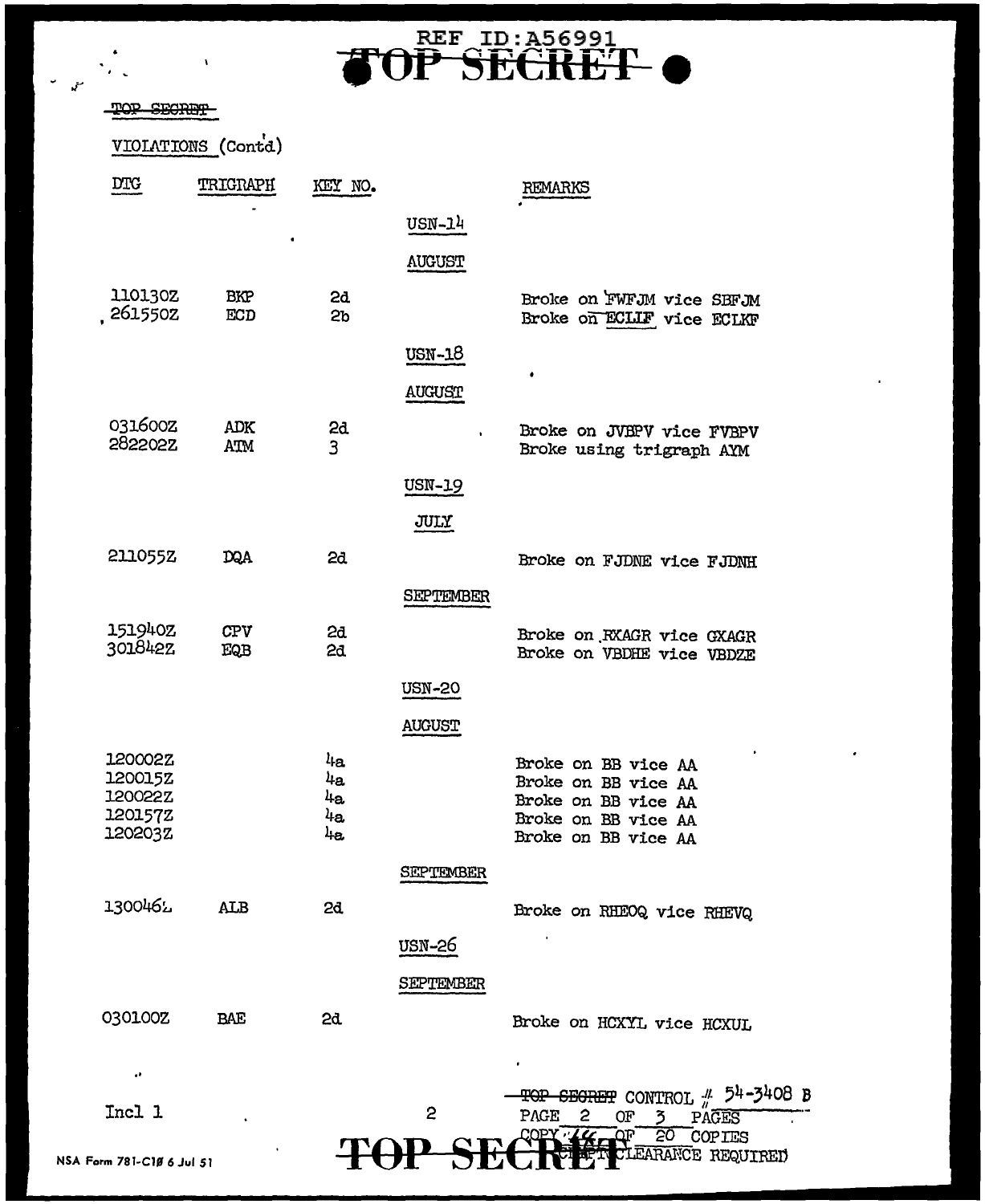## REF ID: A56991<br>P SECRET FA

 $\ddot{\phantom{a}}$ 

#### TOP SECRET

 $\pmb{\ast}$ 

 $\mathbb{R}^n$ 

VIOLATIONS (Cont'd)

| <b>DTG</b>         | <b>TRIGRAPH</b>   | KEY NO.  |               | REMARKS                                                    |
|--------------------|-------------------|----------|---------------|------------------------------------------------------------|
|                    |                   |          | <b>USN-27</b> |                                                            |
|                    |                   |          | SEPTEMBER     |                                                            |
| 051402Z<br>132014Z | AOK<br><b>BTE</b> | 1<br>2d  |               | Broke on AM rotor arrangement<br>Broke on AYKAT vice AYKUT |
|                    |                   |          | <b>USN-39</b> |                                                            |
|                    |                   |          | JULY          |                                                            |
| 170152Z<br>2720412 | QQP<br>RJU        | 2d<br>2d |               | Broke on CIXGT vice CIXIT<br>Broke on BIGUK vice BIQUK     |
|                    |                   |          | <b>USN-40</b> | ı                                                          |
|                    |                   |          | <b>AUGUST</b> |                                                            |
| 240156Z            | ARA               | 2d       |               | Broke on KDHCW vice ZSHCW                                  |

TOP SECRET CONTROL #54-3408 B<br>PAGE 3 OF 3 PAGES<br>COPY / 4 OF 20 COPIES<br>CRYPTOCLEARANCE REQ UIRED

Incl 1

NSA Form 781-C10 6 Jul 51

 $\langle\cdot,\cdot\rangle$